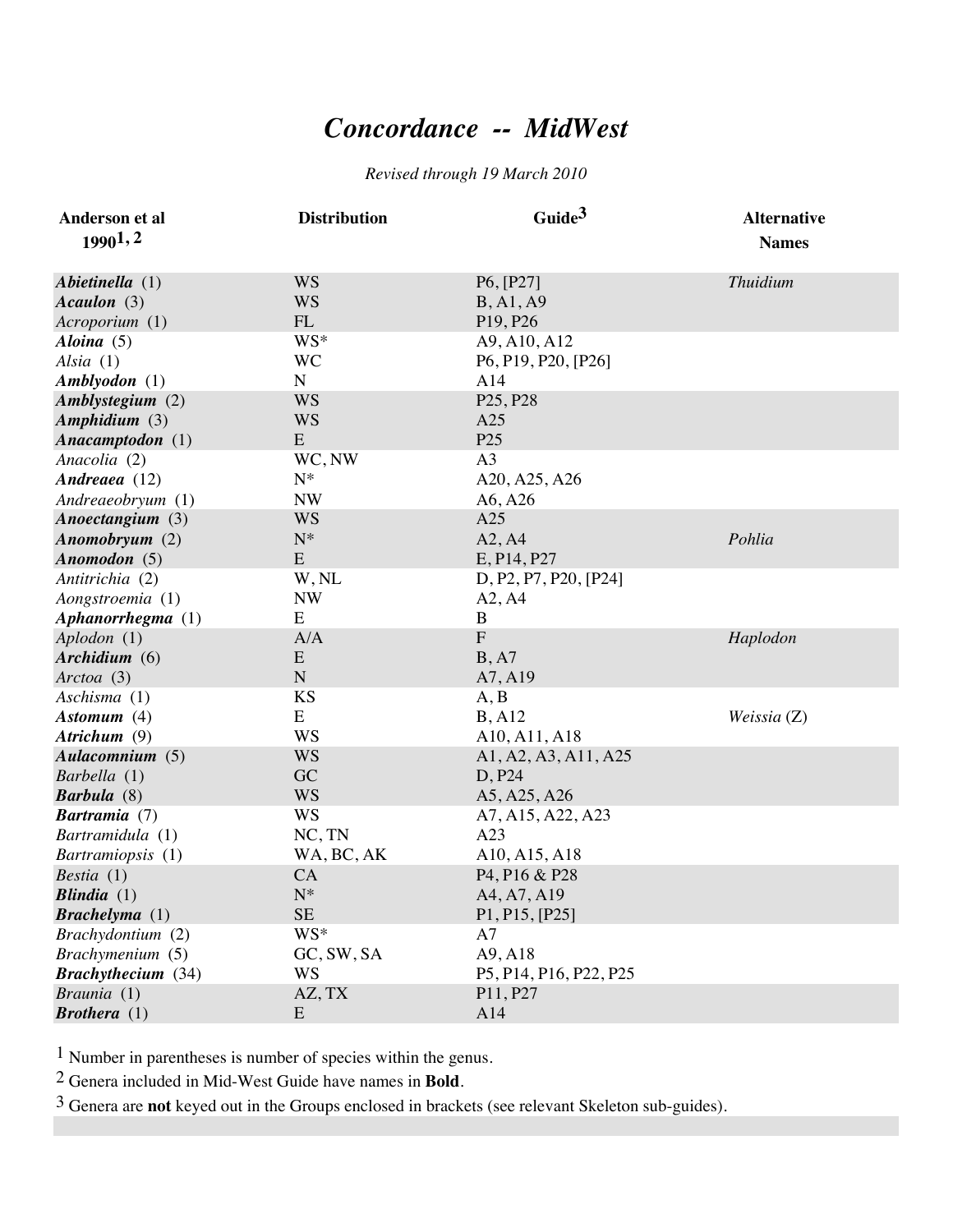| <b>Brotherella</b> $(2)$     | E, NW       | P1, P5, P8, P19, [P23]                                                     |                 |
|------------------------------|-------------|----------------------------------------------------------------------------|-----------------|
| <b>Bruchia</b> $(10)$        | WS          | B, A7, A23, A24                                                            |                 |
| Bryhnia <sup>(3)</sup>       | E           | P <sub>14</sub> , P <sub>21</sub> , [P <sub>24</sub> ]                     |                 |
| <b>Bryoandersonia</b> (1)    | E           | P2, [P22]                                                                  |                 |
| Bryobrittonia (1)            | AK          | A24                                                                        |                 |
| Bryocrumia(1)                | NC, SC      | P <sub>26</sub>                                                            |                 |
| Bryoery through y llum(5)    | <b>WS</b>   | A17                                                                        |                 |
| Bryohaplocladium(3)          | E, AZ       | P6, [P27]                                                                  |                 |
| Bryoxiphium (1)              | WS*         | A <sub>1</sub>                                                             |                 |
| $Bryum$ (66)                 | <b>WS</b>   | A2, A4, A9, A16, A17, A18, A24                                             |                 |
| <b>Buxbaumia</b> (4)         | WS*         | <b>OV, A18</b>                                                             |                 |
| Callicalium(1)               | <b>WS</b>   | P1, P19, [P23]                                                             |                 |
| Callicostella (1)            | FL, LA      | P1, P13, [P27]                                                             |                 |
| Calliergon (9)               | $\mathbf N$ | P <sub>16</sub> , P <sub>20</sub> , [P <sub>22</sub> ], [P <sub>25</sub> ] |                 |
| Calliergonella (1)           | WS(N)       | P7, P19, [P23]                                                             |                 |
| Calymperes (4)               | FL          | A17, A18                                                                   |                 |
| Campylium (7)                | WS*         | P3, P16, P19, [P22], [P23], [P25], [P26]                                   |                 |
| Campylopodiella (1)          | <b>MO</b>   | A14                                                                        | Atractylocarpus |
| Campylopus (18)              | <b>WS</b>   | A7, A9, A10, A14, A19                                                      |                 |
| Campy lostelium (1)          | WS*         | A26                                                                        |                 |
| Catoscopium (1)              | ${\bf N}$   | A26                                                                        |                 |
| Ceratodon (2)                | <b>WS</b>   | A26                                                                        |                 |
| Chryso-hypnum (1)            | AL, FL      | P <sub>21</sub>                                                            |                 |
| Cinclidium $(4)$             | ${\bf N}$   | A3, A4, A18                                                                |                 |
| Cirriphyllum(3)              | ${\bf N}^*$ | P11, [P22]                                                                 |                 |
| Claopodium (4)               | W, AK       | P11, P27                                                                   |                 |
| $\mathit{Clasmatodon}$ (1)   | <b>SE</b>   | P <sub>16</sub> , P <sub>28</sub>                                          |                 |
| Climacium $(3)$              | E           | C, P6, P7, [P25]                                                           |                 |
| Conardia(1)                  | <b>WS</b>   | P22, [P25]                                                                 |                 |
| Conostomum (1)               | A/A         | A1, A2, A23                                                                |                 |
| Coscinodon (3)               | $N^*$       | A <sub>9</sub>                                                             |                 |
| Cratoneuron (2)              | WS*         | P6, P16, [P25]                                                             |                 |
| Crossidium (5)               | <b>WS</b>   | A9, A10                                                                    |                 |
| Crumia (2)                   | W           | A18, A25, A26                                                              | Scopelophila    |
| $C$ ryphaea $(4)$            | <b>SE</b>   | P <sub>2</sub> , P <sub>27</sub> , P <sub>28</sub>                         | latifolia       |
| <i>Ctenidium</i> $(3)$       | E, AK, BC   | P5, P8, [P24]                                                              |                 |
| Cyclodictyon (1)             | FL, LA      | P1, P13, [P27]                                                             |                 |
| Cynodontium(9)               | N           | A25, A26                                                                   |                 |
| $C$ <i>yrto-hypnum</i> $(4)$ | ${\bf E}$   | P6, [P27]                                                                  | <b>Thuidium</b> |
| Cyrtomnium (2)               | A/A         | A18                                                                        |                 |
| Daltonia (1)                 | BC, CA      | P15, [P25]                                                                 |                 |
| Dendroalsia (1)              | $WC$ , ID   | C, P6, [P24], [P27]                                                        |                 |
| Desmatodon (12)              | <b>WS</b>   | A9, A17, A18, A25, A26                                                     | Tortula (Z)     |
| Dichelyma (4)                | WS*         | P <sub>5</sub> , P <sub>22</sub> , P <sub>25</sub>                         |                 |
| Dichodontium (2)             | <b>WS</b>   | A25                                                                        |                 |
| Dicranella (14)              | <b>WS</b>   | A5, A6, A7, A14, A15, A24                                                  |                 |
| Dicranodontium (4)           | $N^*$       | A7, A14, A19                                                               |                 |
| Dicranoweisia (2)            | $N^*$       | A7, A19                                                                    |                 |
| Dicranum $(27)$              | <b>WS</b>   | A3, A6, A7, A10, A11, A19                                                  |                 |
| Didymodon (14)               | <b>WS</b>   | A <sub>25</sub> , A <sub>26</sub>                                          |                 |
| Diphyscium $(2)$             | E & BC      | A26                                                                        |                 |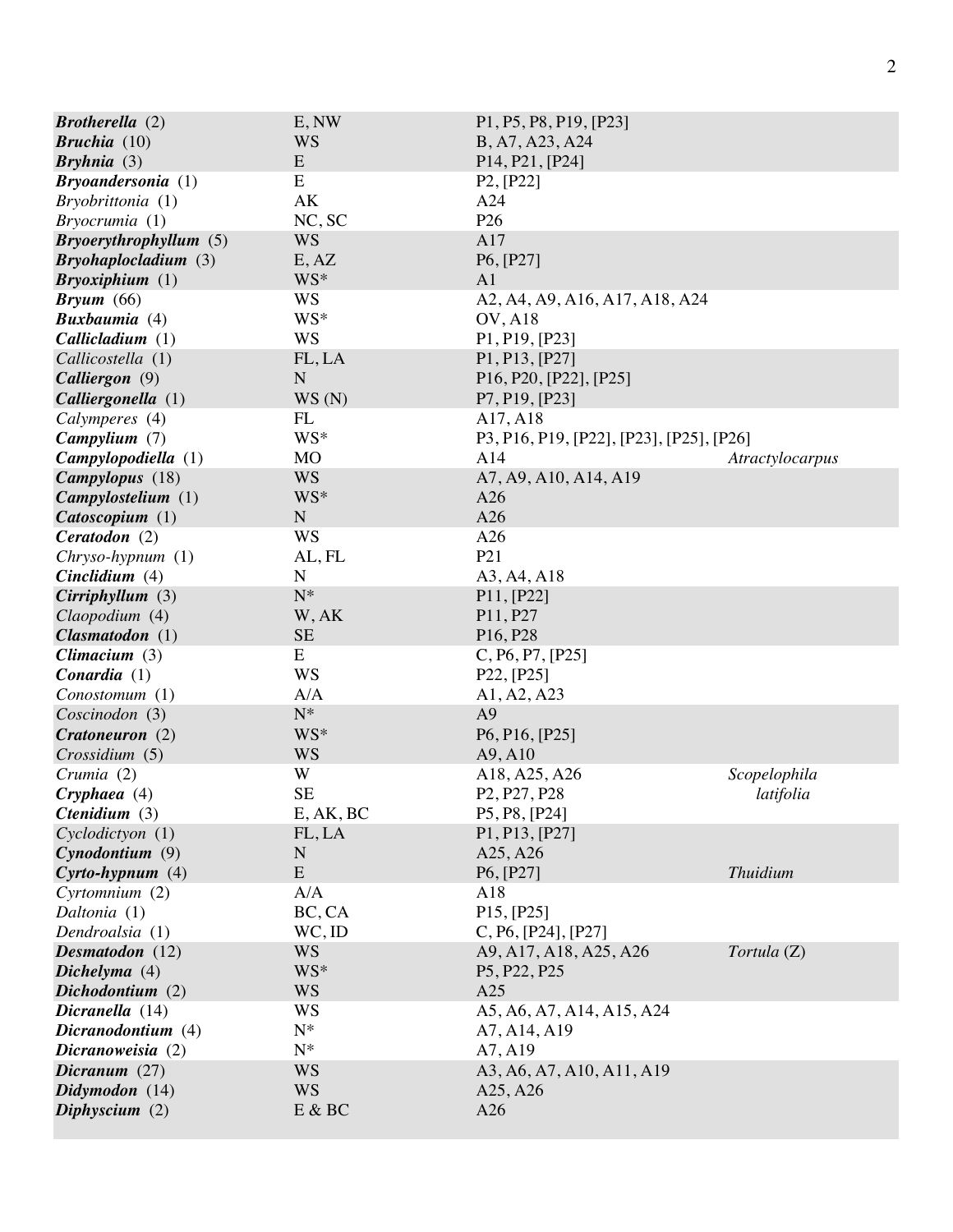| Discelium $(1)$            | WS*         | A, A24                                                                  |                      |
|----------------------------|-------------|-------------------------------------------------------------------------|----------------------|
| Distichium $(3)$           | <b>WS</b>   | A <sub>1</sub>                                                          |                      |
| Ditrichum $(10)$           | <b>WS</b>   | A7, A15, A24                                                            |                      |
| Donnellia (1)              | FL          | P <sub>19</sub> , [P <sub>26</sub> ], P <sub>28</sub> ]                 | Meiothecium          |
| Donrichardsia (1)          | <b>TX</b>   | P20, [P25]                                                              |                      |
| Drepanocladus (7)          | WS*         | P5, P16, P20, [P22], [P26]                                              |                      |
| Drummondia $(1)$           | E           | P <sub>4</sub> , [P <sub>28</sub> ]                                     |                      |
| $Dryptodon (1)$            | ${\bf N}$   | A10                                                                     |                      |
| Eccremidium (1)            | FL, GA      | B, A7                                                                   |                      |
| Encalypta(16)              | WS          | A9, A17, A25                                                            |                      |
| Entodon (10)               | <b>WS</b>   | P1, P2, P19, [P22], [P26]                                               |                      |
| <i>Entodontopsis</i> (1)   | FL          | P16, [P22]                                                              |                      |
| Entosthodon (12)           | <b>WS</b>   | A18, A24                                                                |                      |
| Ephemerum $(4)$            | <b>WS</b>   | A, B, A20, A23                                                          |                      |
| Epipterygium $(1)$         | <b>WC</b>   | A4, A8, A18                                                             |                      |
| $E_{r}$ podium $(3)$       | GC          | A1, A8, A9, A20                                                         |                      |
| Eucladium $(1)$            | WS          | A17                                                                     |                      |
| Eurhynchium (4)            | WS          | P14, P22, P25                                                           |                      |
| Fabronia (2)               | <b>WS</b>   | P <sub>25</sub>                                                         |                      |
| Fissidens (36)             | <b>WS</b>   | A, A1                                                                   |                      |
| <b>Fontinalis</b> (13)     | <b>WS</b>   | P1, P23, P26                                                            |                      |
| Forsstroemia (2)           | E           | E, P4, P16, P19, P20, [P25], [P26], [P28]                               |                      |
| Funaria $(11)$             | <b>WS</b>   | A24                                                                     |                      |
| Geheebia (1)               | A/A         | A5, A25                                                                 | Didymodon            |
| Globulinella (1)           | <b>TX</b>   | A26                                                                     | giganteus $(Z)$      |
| Gollania (1)               | <b>NW</b>   | P5, P19, [P23]                                                          |                      |
| Grimmia (34)               | <b>WS</b>   | A9, A19, A26                                                            |                      |
| Groutiella (2)             | FL          | P <sub>4</sub> , P <sub>15</sub> , P <sub>18</sub> , [P <sub>28</sub> ] |                      |
| Gymnostomiella (1)         | FL          | A22                                                                     |                      |
| Gymnostomum (2)            | <b>WS</b>   | A25                                                                     |                      |
| Gyroweisia (2)             | WS*         | A25, A26                                                                |                      |
| Hamatocaulis (2)           | $\mathbf N$ | P5, [P22], [P24]                                                        | <b>Drepanocladus</b> |
| Haplohymenium (1)          | E           | P27                                                                     |                      |
| Hedwigia (1)               | WS          | A17, P7, P11, [P27]                                                     |                      |
| Helodium (2)               | WS*         | P6, P15, [P24]                                                          |                      |
| Henicodium (1)             | FL          | P <sub>24</sub>                                                         | Leucodontopsis       |
| Herpetineuron(1)           | ${\bf S}$   | P <sub>28</sub>                                                         |                      |
| Herzogiella (4)            | WS*         | P1, P17, P19, P23                                                       |                      |
| Heterocladium (3)          | WS(N), SE   | P13, P14, P17, P20, P26, P27                                            |                      |
| Heterophyllium (1)         | <b>SE</b>   | P19, [P26]                                                              |                      |
| Homalia $(1)$              | WS*         | P1, [P25]                                                               |                      |
| Homaliadelphus (1)         | <b>SE</b>   | P1. [P28]                                                               |                      |
| Homalotheciella (1)        | ${\bf E}$   | P22                                                                     |                      |
| Homalothecium (7)          | W, N, AK    | P21, P22                                                                |                      |
| <b>Homomallium</b> (3)     | E, AZ, NB   | P12, [P26]                                                              |                      |
| Hookeria (2)               | WS          | P1, [P28]                                                               |                      |
| $Hy$ groamblystegium $(3)$ | <b>WS</b>   | P <sub>25</sub> , P <sub>28</sub>                                       | Amblystegium         |
| $Hy$ grohypnum $(17)$      | <b>WS</b>   | P5, P13, P16, P19, P20, [P22], [P23], [P25], [P26]                      |                      |
| Hylocomiastrum(2)          | NE, N       | P6, P13, [P23], [P26]                                                   | Hylocomium           |
| Hylocomium (1)             | WS*         | P6, P7, P13, [P21], [P23], [P24]                                        |                      |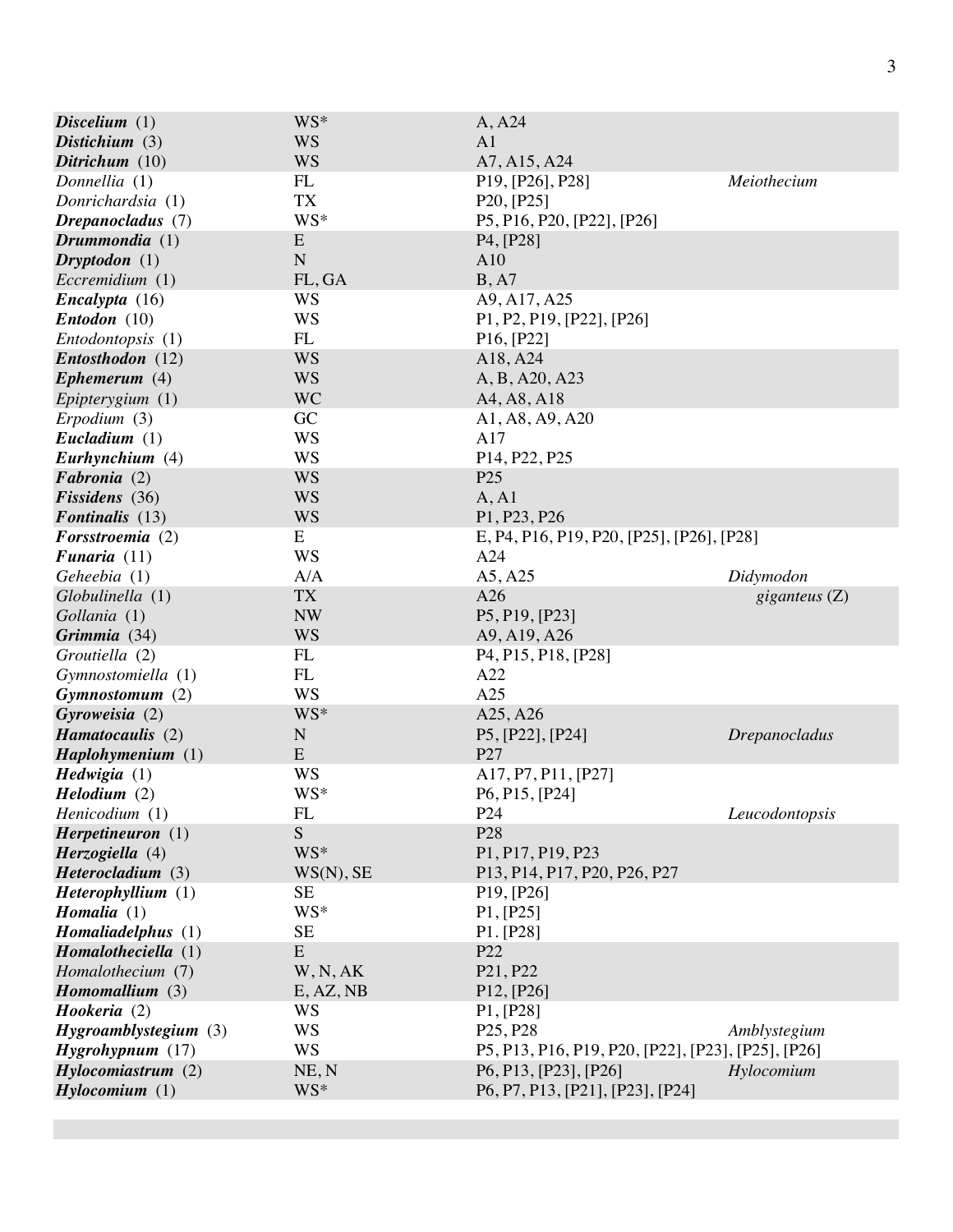| $H$ <i>ymenostylium</i> $(2)$<br>Hyophila(1)<br>Hypnum(21) | <b>WS</b><br>E<br><b>WS</b>   | A25<br>A12, A26<br>P5, P7, P8, P19, [P23], [P25]                                          | <i>Gymnostomum</i><br>recurvirostrum           |
|------------------------------------------------------------|-------------------------------|-------------------------------------------------------------------------------------------|------------------------------------------------|
| Hypopterygium (2)                                          | FL, BC, AK                    | C, P10, [P28]                                                                             |                                                |
| Indusiella $(1)$                                           | АK                            | A12, A15                                                                                  |                                                |
| Isopterygiopsis (3)                                        | WS*                           | P1, P23                                                                                   |                                                |
| Isopterygium (1)                                           | E                             | P1, P19, P23                                                                              |                                                |
| Isothecium (4)                                             | WS(WC & SA)                   | D, P16, P20, [P24], [P28]                                                                 |                                                |
| Iwatsukiella (1)                                           | NW, OR                        | P11, P26, P28                                                                             |                                                |
| Jaegerina (1)                                              | GC                            | P <sub>4</sub> , P <sub>20</sub> , [P <sub>25</sub> ]                                     |                                                |
| <b>Jaffueliobryum</b> (2)                                  | WS(W)                         | A <sub>9</sub>                                                                            |                                                |
| Kiaeria (4)                                                | A/A                           | A6, A7, A19                                                                               |                                                |
| Lepidopilum $(1)$                                          | $\mathop{\rm FL}\nolimits$    | P1, P13, [P28]                                                                            | Amblystegium                                   |
| Leptobryum $(1)$                                           | <b>WS</b>                     | A7, A14                                                                                   |                                                |
| Leptodictyum $(2)$                                         | <b>WS</b>                     | P1, P22, P25                                                                              |                                                |
| Leptodon $(1)$                                             | CO                            | P <sub>28</sub>                                                                           | Pterigynandrum                                 |
| Leptodontium (2)                                           | <b>SE</b>                     | A5, A18, A25                                                                              |                                                |
| Leptohymenium (1)                                          | NC, TN                        | P <sub>24</sub>                                                                           |                                                |
| Leptopterigynandrum (1)                                    | CO, AK                        | P19, P20, [P27]                                                                           |                                                |
| Lescuraea (2)                                              | SW, CO, UT                    | P <sub>6</sub> , P <sub>24</sub>                                                          |                                                |
| Leskea $(5)$                                               | E, OR                         | P27, P28                                                                                  |                                                |
| Leskeella $(1)$                                            | WS*                           | P <sub>28</sub>                                                                           |                                                |
| Leucobryum $(3)$                                           | E                             | A13                                                                                       |                                                |
| Leucodon $(2)$                                             | E, AZ                         | E, P2, P19, [P28]                                                                         |                                                |
| Leucolepis (1)<br>Limbella $(1)$<br>Limprichtia (2)        | W<br><b>OR</b><br>$\mathbf N$ | $\mathcal{C}$<br>P15, [P22]<br>P5, [P22], [P24]                                           | Sciaromium tricostatum<br><i>Drepanocladus</i> |
| Lindbergia (2)<br>Loeskeobryum(1)<br>Loeskypnum (2)        | WS*<br>E<br>$\mathbf N$       | P <sub>16</sub> , P <sub>27</sub> , P <sub>28</sub><br>P6, P7, P13, P23<br>P5, P16, [P22] | Hylocomium<br>Drepanocladus &                  |
| Lorentziella (1)                                           | <b>TX</b>                     | B, A9                                                                                     | Calliergon                                     |
| Luisierella (1)                                            | GC                            | A17                                                                                       |                                                |
| Lyellia(1)                                                 | A/A                           | A10, A15                                                                                  |                                                |
| Macrocoma (1)                                              | SA                            | P <sub>4</sub> , [P <sub>28</sub> ]                                                       |                                                |
| Macromitrium (1)                                           | GC                            | P <sub>4</sub> , [P <sub>28</sub> ]                                                       |                                                |
| Meesia $(3)$                                               | N                             | A1, A14, A16, A26                                                                         |                                                |
| Metaneckera (1)                                            | W                             | E, P1, P5, P6, P9, [P22]                                                                  |                                                |
| Micromitrium (5)                                           | <b>WS</b>                     | B, A20                                                                                    |                                                |
| Mielichhoferia (3)                                         | $N^*$                         | A24                                                                                       |                                                |
| Mnium $(9)$<br>Molendoa (2)<br>Myrinia(1)                  | WS<br>WS*<br>NW, NB           | A4, A16, A18<br>A25<br>P <sub>28</sub>                                                    | Anoectangium<br>obtusifolium                   |
| Myurella(3)                                                | N, E                          | P <sub>2</sub> , P <sub>20</sub> , P <sub>27</sub> , P <sub>28</sub>                      |                                                |
| Myuroclada (1)                                             | AK                            | P <sub>25</sub>                                                                           |                                                |
| Neckera(3)                                                 | WS*                           | E, P1, P9, [P26]                                                                          |                                                |
| Neckeropsis (2)<br>Neohyophila (1)<br>Neomacounia (1)      | FL<br>CA, FL, GA<br>ON        | P1, [P28]<br>A12, A26<br>E, P4, P20, [P26]                                                | Plaubella (Z)<br>Forsstroemia                  |
| Octoblepharum (1)                                          | FL, LA                        | A13                                                                                       |                                                |
| Oedipodium (1)                                             | AK, WA                        | A18                                                                                       |                                                |
| Oligotrichum (4)                                           | <b>NW</b>                     | A10, A15                                                                                  |                                                |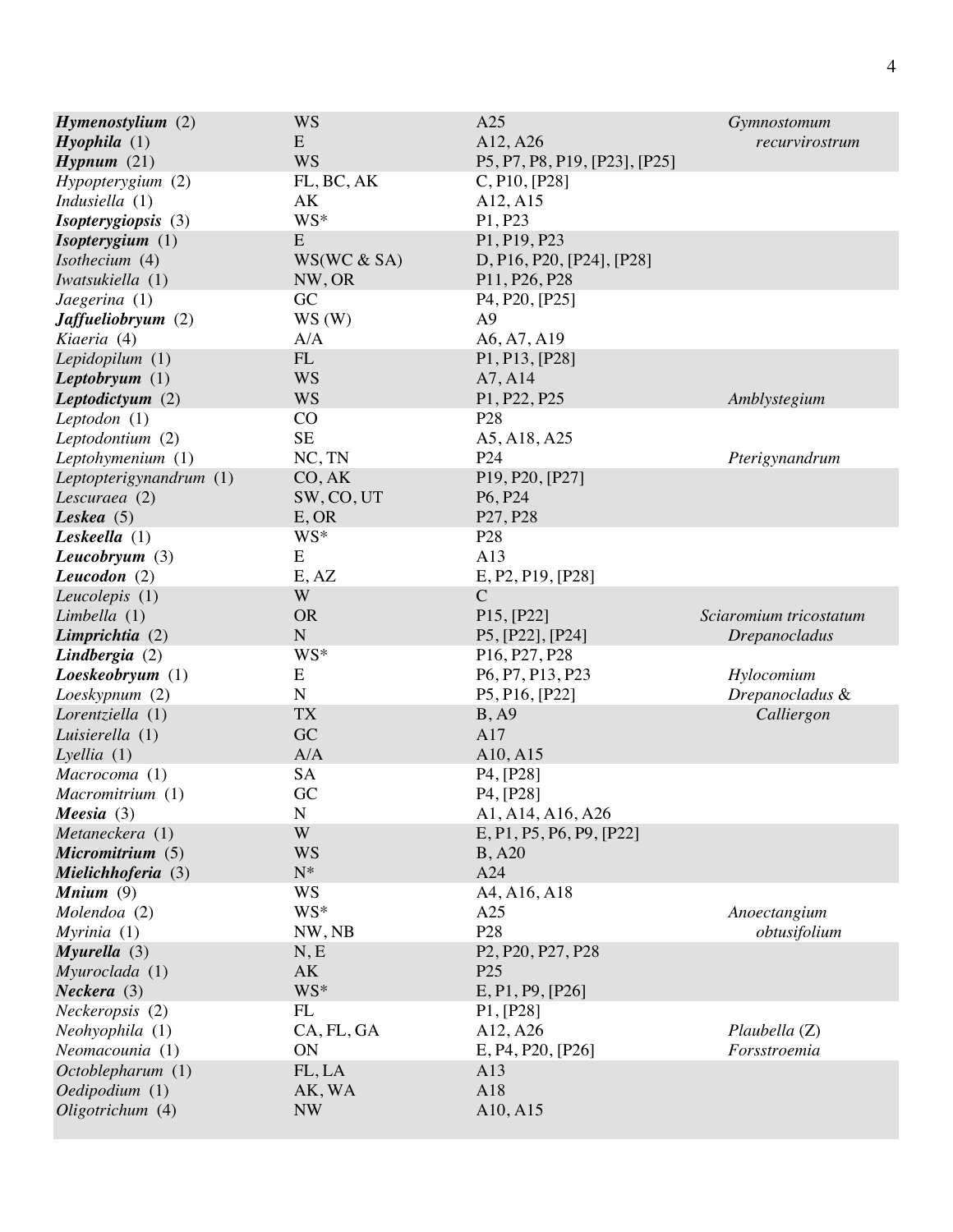| Oneophorus(3)           | <b>WS</b>   | A7, A15, A26                                                            |                   |
|-------------------------|-------------|-------------------------------------------------------------------------|-------------------|
| <i>Oreas</i> $(1)$      | A/A         | A26                                                                     |                   |
| Orthodontium (2)        | SA, WC      | A7, A21, A24                                                            |                   |
| Orthothecium (6)        | A/A         | P <sub>23</sub> , P <sub>26</sub>                                       |                   |
| Orthotrichum (37)       | <b>WS</b>   | A9, A25, A26                                                            |                   |
| Oxystegus $(2)$         | <b>WS</b>   | A17                                                                     | Trichostomum (Z)  |
| Palamocladium (1)       | SA, TX      | P16, [P25]                                                              |                   |
| Paludella (1)           | $\mathbf N$ | A1, A3, A5, A16                                                         |                   |
| Palustriella (2)        | <b>WS</b>   | P5, P6, P16, [P25]                                                      | Cratoneuron       |
| Papillaria (1)          | FL, LA      | D, P24                                                                  |                   |
| Paraleptodontium (1)    | BC          | A17                                                                     | Trichostomum      |
| Paraleucobryum (2)      | $N^*$       | A6, A7, A14, A19                                                        | recurvifolium (Z) |
| Phascum $(4)$           | <b>WS</b>   | B, A9                                                                   | Tortula (Z)       |
| Philonotis (10)         | <b>WS</b>   | A4, A22, A23                                                            |                   |
| Physcomitrella (2)      | <b>WS</b>   | $\mathbf{B}$                                                            |                   |
| Physcomitrium (6)       | <b>WS</b>   | <b>B</b> , A24                                                          |                   |
| Pireella (2)            | GC          | C, P24, P25                                                             |                   |
| Plagiobryum (2)         | A/A         | A2, A4, A17, P2, P7                                                     |                   |
| Plagiomnium (9)         | <b>WS</b>   | A1, A16, A18                                                            |                   |
| Plagiopus (1)           | $N^*$       | A26                                                                     |                   |
| Plagiothecium (7)       | <b>WS</b>   | P1, P13, P17, P20, [P23], [P26]                                         |                   |
| Platydictya (4)         | <b>WS</b>   | P12, [P26], [P28]                                                       |                   |
| Platygyrium $(2)$       | WS*         | P <sub>19</sub> , [P <sub>26</sub> ]                                    |                   |
| Platyhypnidium (2)      | WS          | P <sub>20</sub> , P <sub>22</sub>                                       | Eurhynchium       |
| Platylomella (1)        | ${\bf E}$   | P <sub>15</sub> , [P <sub>28</sub> ]                                    | Sciaromium        |
| Pleuridium $(6)$        | <b>WS</b>   | B, A2, A7                                                               |                   |
| Plewrochaete(1)         | $\rm SE$    | A5, A17                                                                 |                   |
| Pleuroziopsis (1)       | <b>NW</b>   | C, P14, [P22]                                                           |                   |
| Pleurozium $(1)$        | <b>WS</b>   | P7, P19, [P23]                                                          |                   |
| Pogonatum $(5)$         | WS          | A, A10, A15                                                             |                   |
| Pohlia (30)             | <b>WS</b>   | A4, A16, A21, A24                                                       |                   |
| Polytrichastrum (1)     | <b>WS</b>   | A10, A15                                                                |                   |
| Polytrichum (15)        | <b>WS</b>   | A3, A9, A10, A12, A15                                                   |                   |
| Porotrichum (2)         | W           | P1, [P24], [P25], [P27], [P28]                                          |                   |
| Pottia (9)              | <b>WS</b>   | A17, A26                                                                | Tortula (Z)       |
| Pseudephemerum (1)      | BC          | B                                                                       |                   |
| Pseudobraunia (1)       | <b>WC</b>   | P11, [P27]                                                              |                   |
| Pseudobryum(1)          | $N^*$       | A18                                                                     |                   |
| Pseudocalliergon (1)    | ${\bf N}$   | P <sub>13</sub> , P <sub>20</sub> , P <sub>26</sub>                     | Scorpidium        |
| Pseudocrossidium (5)    | WC, SW      | A9, A18, A25                                                            | turgescens        |
| Pseudocryphaea (1)      | FL          | C, P25                                                                  |                   |
| Pseudoditrichum (1)     | NT          | A7, A15                                                                 |                   |
| Pseudoleskea (8)        | W           | P6, [P27]                                                               |                   |
| Pseudoleskeella (3)     | N, W        | P12, P20, [P25], [P26], [P28]                                           |                   |
| Pseudosclero podium (1) | WC, NY      | P <sub>2</sub> , P <sub>16</sub> , P <sub>20</sub> , [P <sub>22</sub> ] |                   |
| Pseudotaxiphyllum (3)   | <b>WS</b>   | P1, P23                                                                 |                   |
| Psilopilum (2)          | A/A         | A10, A18                                                                | Oligotrichum      |
| Pterigynandrum (1)      | WS*         | P <sub>24</sub>                                                         |                   |
| Pterogonium (1)         | <b>WC</b>   | P <sub>2</sub> , P <sub>19</sub> , [P <sub>24</sub> ]                   |                   |
| Pterygoneurum (5)       | <b>WS</b>   | B, A9, A10                                                              |                   |
| Ptilium $(1)$           | WS*         | C, P5, P8, P19, [P23]                                                   |                   |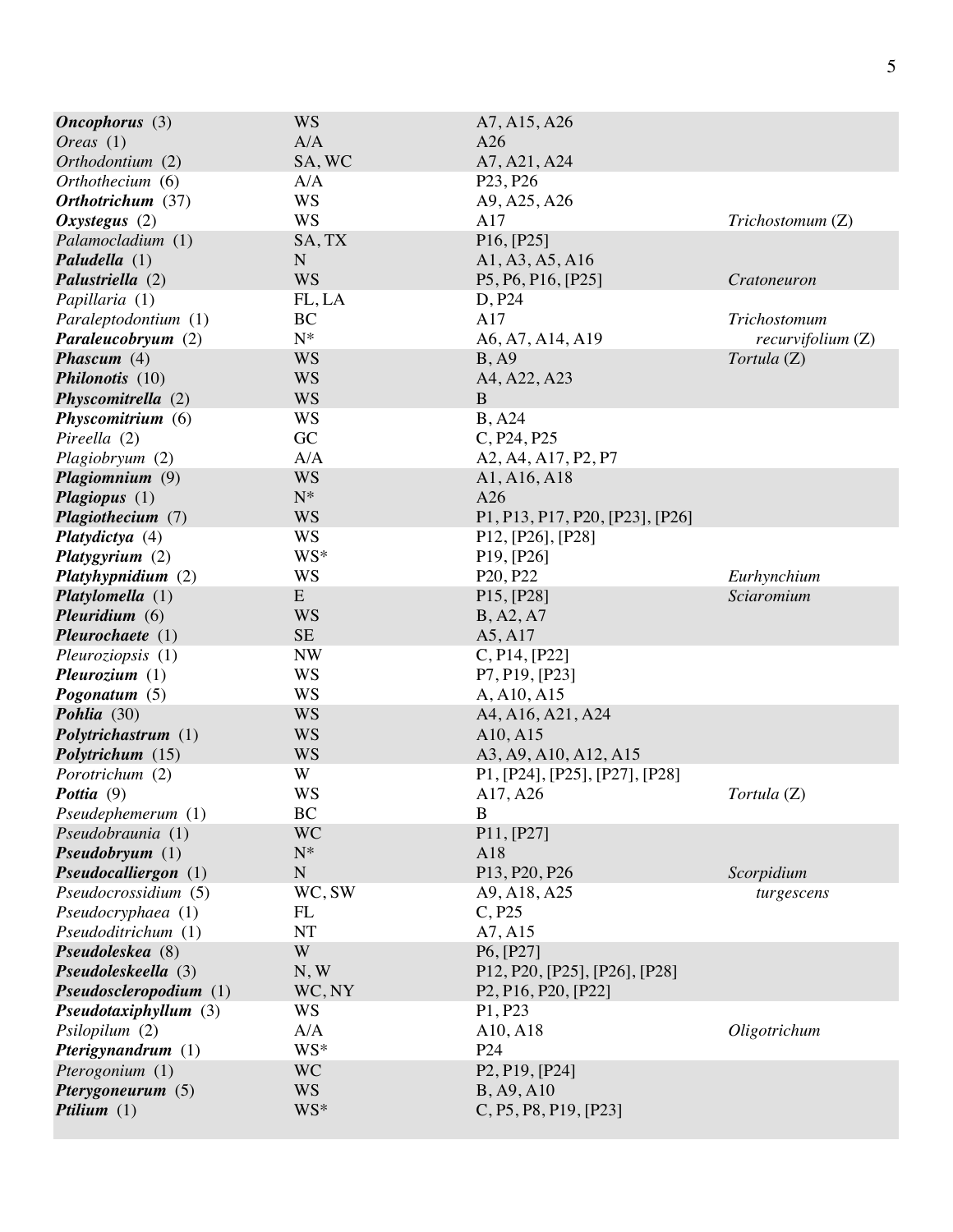| Ptychomitrium (5)          | <b>WS</b>  | A26                                                                                                        |                      |
|----------------------------|------------|------------------------------------------------------------------------------------------------------------|----------------------|
| Pylaisiadelpha (1)         | E          | P5, P19, [P23]                                                                                             | <b>Brotherella</b>   |
| Pylaisiella $(4)$          | WS*        | E, P5, P19, [P26]                                                                                          | tenuirostris         |
| Pyramidula $(1)$           | E          | B, A9                                                                                                      |                      |
| Pyrrhobryum(1)             | GC         | A26                                                                                                        | Rhizogonium          |
| Racomitrium (24)           | <b>WS</b>  | P11, P27, P28                                                                                              |                      |
| Racopilum (1)              | FL         | P1, P10, P[28]                                                                                             |                      |
| Rauiella (2)               | E, AZ      | P6, [P27]                                                                                                  | <b>Thuidium</b>      |
| Rhabdoweisia (2)           | E          | A26                                                                                                        |                      |
| Rhachithecium (1)          | <b>SE</b>  | A26                                                                                                        | Tortula              |
| Rhexophyllum(1)            | <b>SW</b>  | A5, A15, A25                                                                                               | propagulosa          |
| Rhizomnium (8)             | <b>WS</b>  | A3, A4, A18                                                                                                |                      |
| Rhodobryum(2)              | <b>WS</b>  | <b>OV, A18</b>                                                                                             |                      |
| <b>Rhytidiadelphus</b> (4) | WS*        | P3, P7, P13, P19, [P23], [P24]                                                                             |                      |
| Rhytidiopsis (1)           | <b>NW</b>  | P6, P9, [P23]                                                                                              |                      |
| Rhytidium (1)              | WS*        | P5, P9, [P24]                                                                                              |                      |
| Roellia (1)                | WC, NW, CO | A4, A18                                                                                                    |                      |
| Saelania $(1)$             | $N^*$      | A10                                                                                                        |                      |
| Sanionia (2)               | WS*        | P5, [P22], [P25]                                                                                           | <b>Drepanocladus</b> |
| Sarmenthypnum (1)          | A/A        | P <sub>16</sub> , [P <sub>22</sub> ], P <sub>25</sub>                                                      | Calliergon           |
| Schistidium (13)           | <b>WS</b>  | A9, A26                                                                                                    | sarmentosum          |
| Schistostega (1)           | WS*        | A, A1, A20                                                                                                 |                      |
| Schlotheimia (2)           | CP, SA     | P <sub>4</sub> , P <sub>9</sub> , [P <sub>28</sub> ]                                                       |                      |
| Schwetschkeopsis (1)       | E          | P27                                                                                                        |                      |
| Scleropodium (5)           | W          | P <sub>2</sub> , P <sub>22</sub> , P <sub>25</sub>                                                         |                      |
| Scopelophila (2)           | ${\bf E}$  | A3, A26                                                                                                    |                      |
| Scorpidium (1)             | WS*        | P <sub>2</sub> , P <sub>5</sub> , P <sub>9</sub> , P <sub>19</sub> , [P <sub>23</sub> ]                    |                      |
| Scouleria (2)              | WC, NW     | A18, A26                                                                                                   |                      |
| Seligeria (13)             | WS(N)      | A7, A24, A26                                                                                               |                      |
| Sematophyllum (4)          | E          | P19, [P23], [P26], [P28]                                                                                   |                      |
| Sphagnum (72)              | <b>WS</b>  | <b>OV, A20</b>                                                                                             |                      |
| Splachnobryum (1)          | SW, GC     | A18, A24                                                                                                   |                      |
| Splachnum (6)              | N, CP, SA  | F, A9                                                                                                      |                      |
| Steerecleus $(1)$          | E, WA      | P1, P22                                                                                                    |                      |
| Stegonia (2)               | <b>NW</b>  | A9, A26                                                                                                    | Pottia               |
| Stereophyllum (1)          | SC, FL, TX | P16, P22, P28                                                                                              |                      |
| Symblepharis (1)           | <b>SW</b>  | A7, A15                                                                                                    |                      |
| Syrrhopodon (6)            | E(GC)      | A17, A18                                                                                                   |                      |
| Taxiphyllum (4)            | E, SW      | P1, P19, P20, [P21], P23                                                                                   |                      |
| [Takakia] $[1]$            | <b>NW</b>  | >A7                                                                                                        |                      |
| Taxithelium (1)            | FL         | P <sub>24</sub>                                                                                            |                      |
| Tayloria (6)               | $N^*$      | F, A24                                                                                                     |                      |
| Tetraphis (2)              | <b>WS</b>  | A26                                                                                                        |                      |
| Tetraplodon (5)            | ${\bf N}$  | F, A9                                                                                                      |                      |
| Tetrodontium (3)           | ${\bf N}$  | A20, A24                                                                                                   |                      |
| Thamnobryum(2)             | <b>WS</b>  | C                                                                                                          |                      |
| <b>Thelia</b> $(3)$        | E          | P <sub>2</sub> , P <sub>6</sub> , P <sub>15</sub> , P <sub>18</sub> , P <sub>20</sub> , [P <sub>27</sub> ] |                      |
| Thuidium $(5)$             | E, NW      | P <sub>6</sub> , [P <sub>27</sub> ]                                                                        |                      |
| $Timmia (4)$               | <b>WS</b>  | A15, A25, A26                                                                                              |                      |
| Timmiella (2)              | WC, SW, TX | A26                                                                                                        |                      |
| Tomentypnum $(2)$          | WS*        | P6, [P25]                                                                                                  |                      |
|                            |            |                                                                                                            |                      |